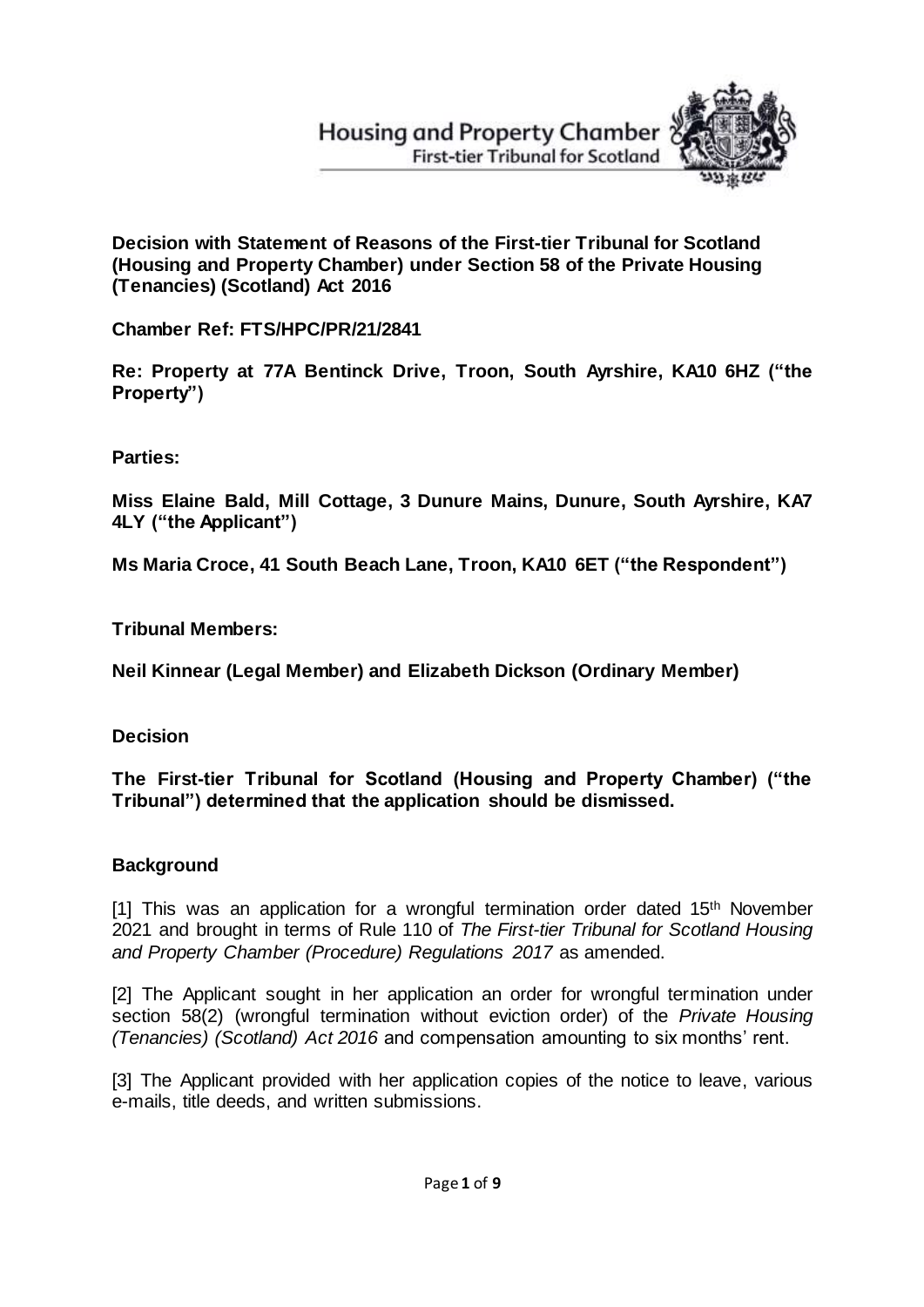[4] The Respondent had been validly served by sheriff officers with the notification, application, papers and guidance notes from the Tribunal on 18th January 2022, and the Tribunal was provided with the execution of service.

[5] Prior to the Case Management Discussion, the Respondent submitted written submissions.

[6] A Case Management Discussion was held at 10.00 on 23rd February 2022 by Tele-Conference. The Applicant participated, and was not represented. The Respondent participated, and was not represented.

[7] It was clear to the Tribunal both from the parties' written submissions, and from their discussion with the Tribunal, that the issue in this application was whether or not the Respondent genuinely intended to reside in the Property, in the sense used in Ground 4 of Schedule 3 to the *Private Housing (Tenancies)(Scotland) Act 2016*.

[8] Both parties agreed that the Respondent only resided in the Property for one week. The question for the Tribunal was whether the Respondent had the requisite intention to occupy the Property as her only or principal home for at least 3 months at the time when she gave the Applicant notice to leave. The Tribunal considered that it would require to hear evidence of the circumstances at the time of the notice to leave to reach a decision on that issue, and set a Hearing to be conducted by Video-conference.

# **The Hearing**

[9] A Hearing was held on 19<sup>th</sup> April 2022 by Video-conference. The Applicant participated, and was not represented. The Respondent participated, and was not represented.

[10] The Tribunal heard evidence from the Applicant, from the Respondent, and from the Respondent's conveyancing solicitor, Mr Stuart Paterson, of McLennan Adam Davis solicitors.

#### **Findings in fact**

[11] After hearing all the evidence led by both parties on the issues in dispute between them and upon which the Tribunal required to reach a decision, the Tribunal found in fact:

- a) That in 2021, the Respondent resided at the property she owned at 1 Willockston Road, Troon, with two of her children. Her eldest child was residing in halls at university, and the Respondent's second child was due to reside in halls at a different university from the autumn of 2021.
- b) The Respondent's partner is deceased, and the Respondent realised that once her second child commenced university, she would be unable to afford to continue residing at 1 Willockston Road with her youngest child and to pay for her two eldest children's university halls fees.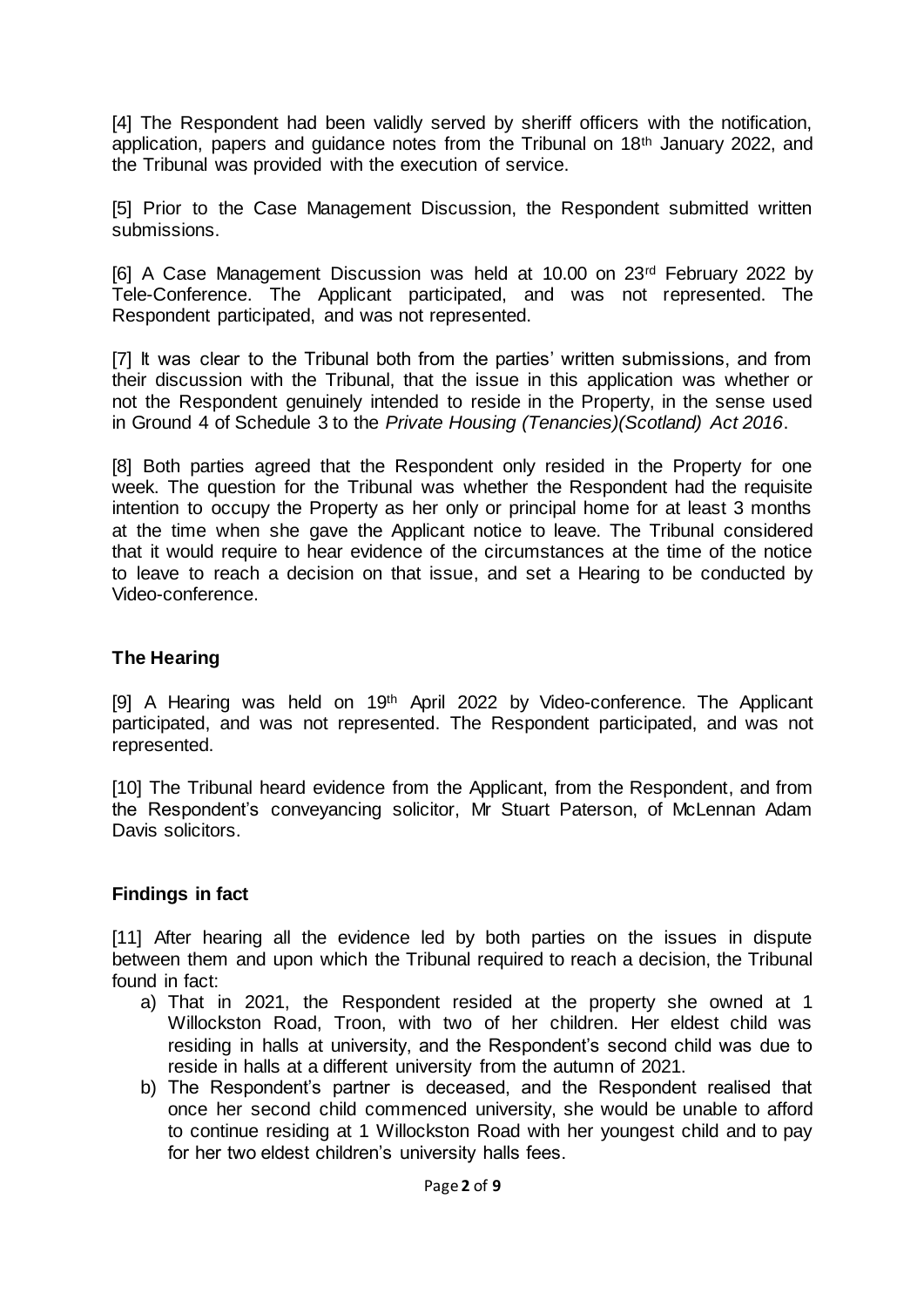- c) The Respondent concluded that she needed to sell her house, and to buy a smaller and less expensive house for herself and her youngest child to live in. She wished to remain in Troon as her youngest child was still at secondary school and they needed to remain in the school catchment area.
- d) The Respondent put her property on the market for sale, and received an offer dated 17<sup>th</sup> June 2021. On 5<sup>th</sup> July 2021, the purchasers requested a date of entry of 1<sup>st</sup> October 2021.By that time, the Respondent had had one offer to purchase a property rejected and there was nothing else on the market which was suitable and in her price range.
- e) There were very few properties available to purchase or let in central Troon in 2021. The Respondent concluded that it might take many months for her to succeed with the purchase of another property, and that she and her youngest child would need to move into the Property (which the Respondent managed on behalf of her three children who were the proprietors), and served notice to leave dated 29<sup>th</sup> June 2021 ending the tenancy on 30<sup>th</sup> September 2021. The Applicant was informed by the Respondent's letting agent that the Respondent intended to reside at the Property until she bought another property.
- f) The Applicant sought alternative accommodation, and moved out of the Property on 17th August 2021.
- g) On 25th August 2021, the Respondent concluded missives for the sale of the house at 1 Willockston Road with a date of entry of 1<sup>st</sup> October 2021.
- h) On 30<sup>th</sup> August 2021, the Respondent offered to purchase 41 South Beach Lane, Troon. That offer was accepted in principle with a date of entry to be agreed. On 10th September 2021, the seller's solicitor proposed a date of entry of 8th October 2021, to which the Respondent agreed, and missives were concluded on 27th September 2021 with that date of entry.
- i) The sellers of 41 South Beach Lane were unable to find another property to buy, and the Respondent was concerned that they might withdraw from the sale. In consequence, the Respondent moved into the Property with her youngest child on 1<sup>st</sup> October 2021, and resided there until 8<sup>th</sup> October 2021 when she moved into 41 South Beach Lane. The Respondent agreed to rent the Property from 8th October 2021 to the sellers of 41 South Beach Lane at a reduced monthly rental in order to allow the sale and purchase of 41 South Beach Lane to proceed.
- j) The sellers of 41 South Beach Lane resided at the Property for approximately five months until they were able to find another property to purchase. Thereafter, the Respondent relet the Property.

# **Findings in fact and law**

[12] The Tribunal found in fact and law:

- a) That the Applicant was not misled by the Respondent into ceasing to occupy the Property immediately before it was brought to an end.
- b) That at the time that the Respondent gave the Applicant notice to leave she intended to live in the Property and intended to occupy it as her only or principal home for at least three months.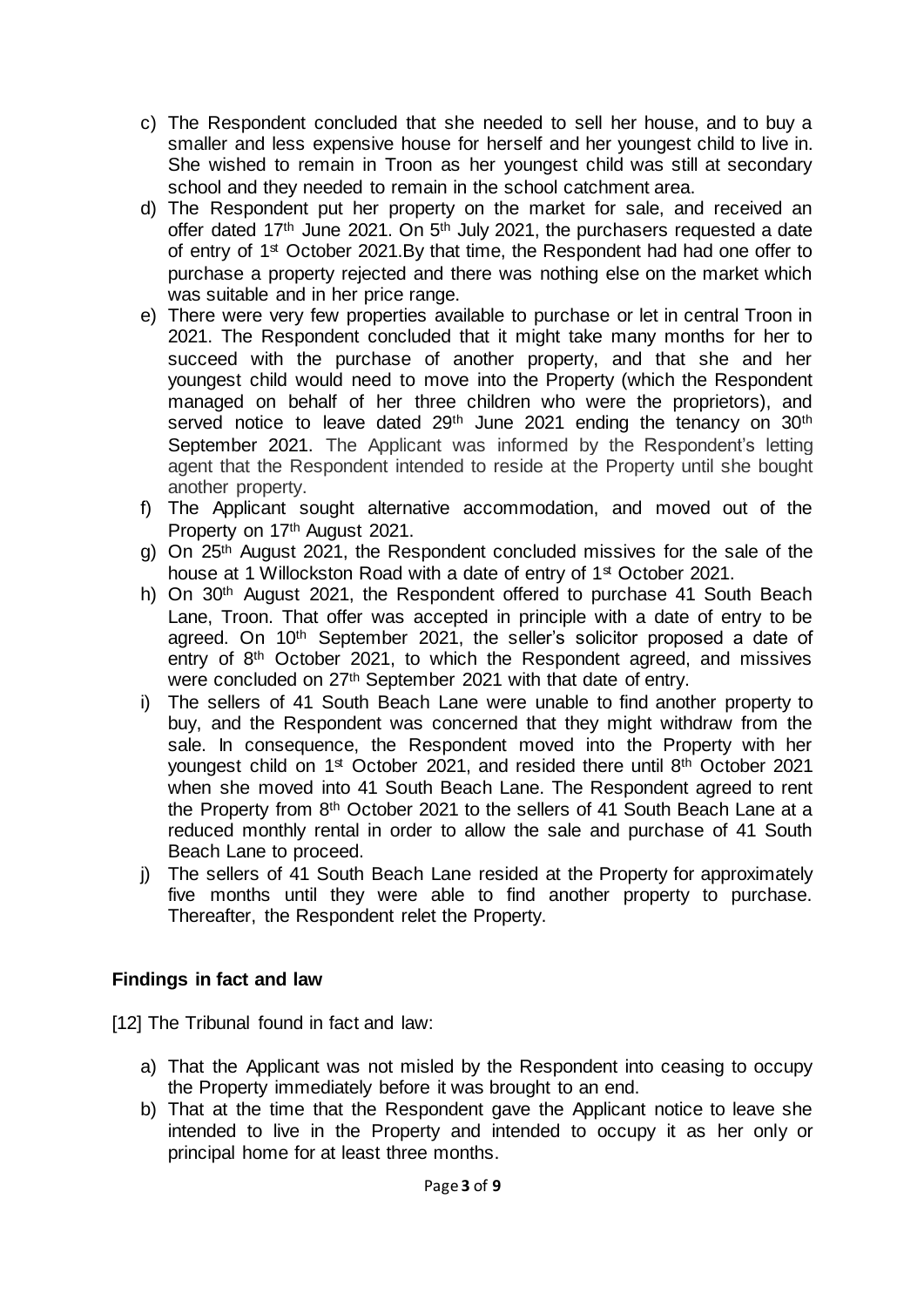# **The Evidence**

[13] The Tribunal heard evidence from the Applicant. She explained that she had rented the Property and was very happy there. She was contacted by the Respondent's letting agent in late June 2021 who explained that the Respondent need to move into the Property as she was selling her own home, and that the Applicant would need to leave the Property.

[14] The Respondent set about seeking a new tenancy after receiving notice to leave the Property. She was unable to find anything suitable to rent in Troon, and had to move to a property a little further away from there. She moved out of the Property on 17th August 2021.

[15] The Applicant considered that she had been misled by the Respondent, as she subsequently discovered that the Respondent moved into the Property on 1<sup>st</sup> October 2021 and only stayed for a week before moving out again to her new home on 8th October 2021, at which point she let the Property to the sellers of her new home.

[16] The Respondent gave evidence that her eldest child was residing in halls at university, and the Respondent's second child was due to reside in halls at a different university from the autumn of 2021. As a result of the costs of paying for accommodation for both children in halls, she realised that she needed to sell her family home as she could no longer afford to stay there.

[17] She wished to remain in Troon as her youngest child was still at secondary school and she wished to reside at a location which was not too far away from the school. The Respondent put her property on the market for sale, and received an offer dated 17<sup>th</sup> June 2021. On 5<sup>th</sup> July 2021, the purchasers requested a date of entry of 1<sup>st</sup> October 2021. By that time, the Respondent had had one offer to purchase a property rejected and there was nothing else on the market which was suitable and in her price range.

[18] There were very few properties available to purchase or let in central Troon in 2021. The Respondent concluded that it might take many months for her to succeed with the purchase of another property, and that she and her youngest child would need to move into the Property (which the Respondent managed on behalf of her three children who were the proprietors), and served notice to leave dated 29<sup>th</sup> June 2021 ending the tenancy on 30th September 2021.

[19] The Applicant sought alternative accommodation, and moved out of the Property on 17th August 2021. On 25th August 2021, the Respondent concluded missives for the sale of her house with a date of entry of 1<sup>st</sup> October 2021.

[20] On 30<sup>th</sup> August 2021, the Respondent offered to purchase 41 South Beach Lane, Troon. That offer was accepted in principle with a date of entry to be agreed.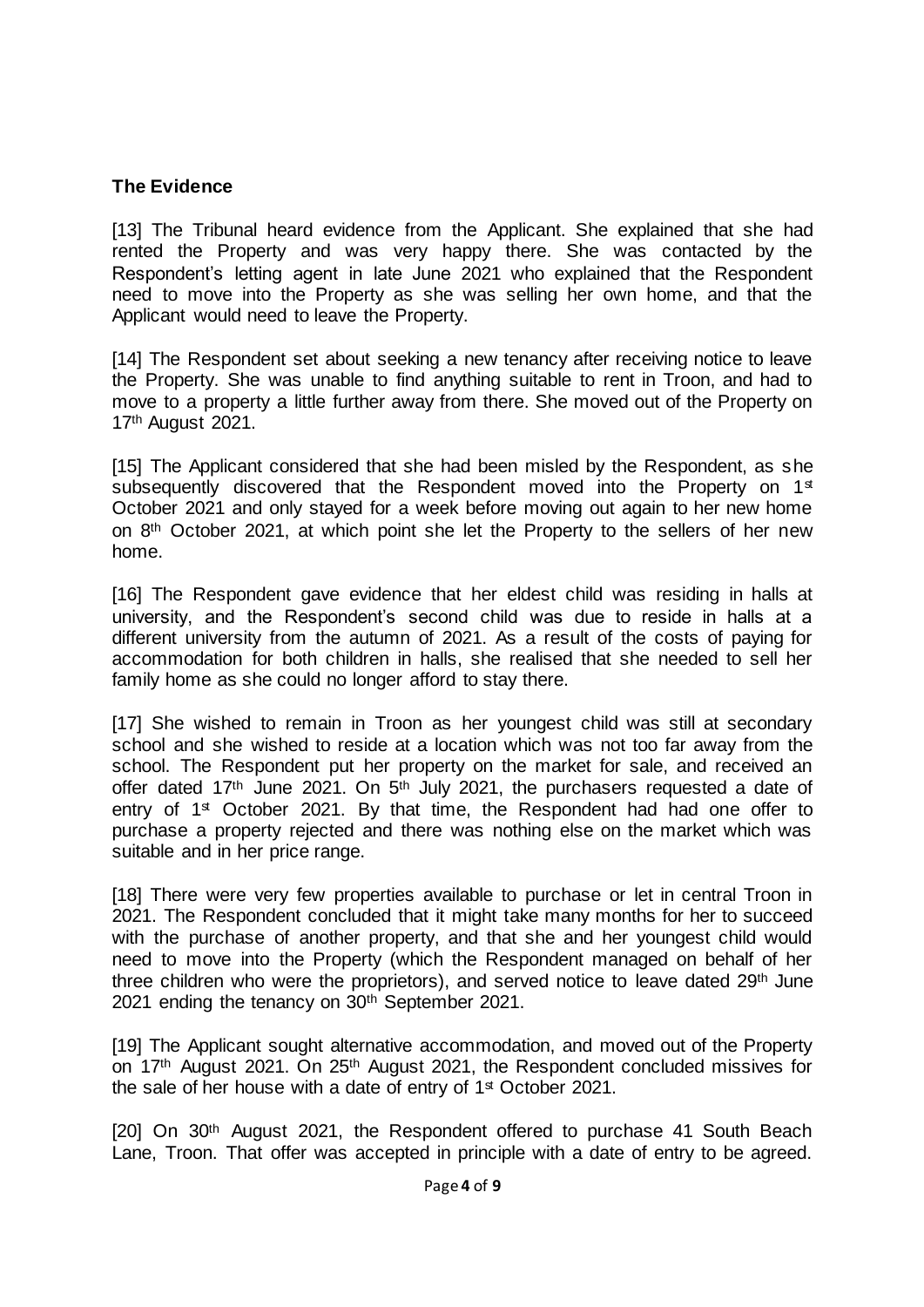On 10<sup>th</sup> September 2021, the seller's solicitor proposed a date of entry of 8<sup>th</sup> October 2021, to which the Respondent agreed, and missives were concluded on 27<sup>th</sup> September 2021 with that date of entry.

[21] The sellers of 41 South Beach Lane were unable to find another property to buy, and the Respondent was concerned that they might withdraw from the sale. In consequence, the Respondent moved into the Property with her youngest child on 1<sup>st</sup> October 2021, and resided there until 8<sup>th</sup> October 2021 when she moved into 41 South Beach Lane.

[22] The Respondent agreed to rent the Property from 8<sup>th</sup> October 2021 to the sellers of 41 South Beach Lane at a reduced monthly rental in order to allow the sale and purchase of 41 South Beach Lane to proceed. The sellers of 41 South Beach Lane resided at the Property for approximately five months until they were able to find another property to purchase.

[23] The Respondent expressed her regret for the effect that these events had on the Applicant. However, she considered that what she did was reasonable to look after her own interests and that of her children. She considered that there had been a change of circumstance between when she served notice to leave on the Applicant, and after the Applicant left and she and her daughter moved into the Property for only one week.

[24] The Respondent stated that at the time the notice to leave was served, she genuinely believed that she would have to move back into the Property whilst she sought to purchase a home in Troon, and that it would take many months for her to succeed in so doing.

[25] She did not anticipate that she would succeed in finding a suitable property to purchase so quickly, nor that she would achieve such an early date of entry after having her offer accepted.

[26] Finally, the Tribunal heard evidence from Mr Stuart Paterson, the Respondent's conveyancing solicitor. He confirmed the progress of the Respondent's sale of her home, and subsequent purchase of her new home. He explained and confirmed the timeline which the Respondent had given evidence about.

[27] Mr Paterson explained that in 2021, and indeed to the present, there were very few properties coming onto the market for sale or let in central Troon, which was the area in which the Respondent sought to continue to reside. He noted that he had several clients who had started to seek similar properties to that the Respondent purchased and in the same price bracket, who were currently still seeking to purchase. It was a seller's market, and it remains so. Purchasers might take many months to succeed in purchasing a property.

[28] Mr Paterson explained that in his experience, a seller proposing an entry date only just over four weeks ahead was highly unusual. Generally, he would have expected a far longer period between acceptance of an offer and a date of entry which would typically extend to several months.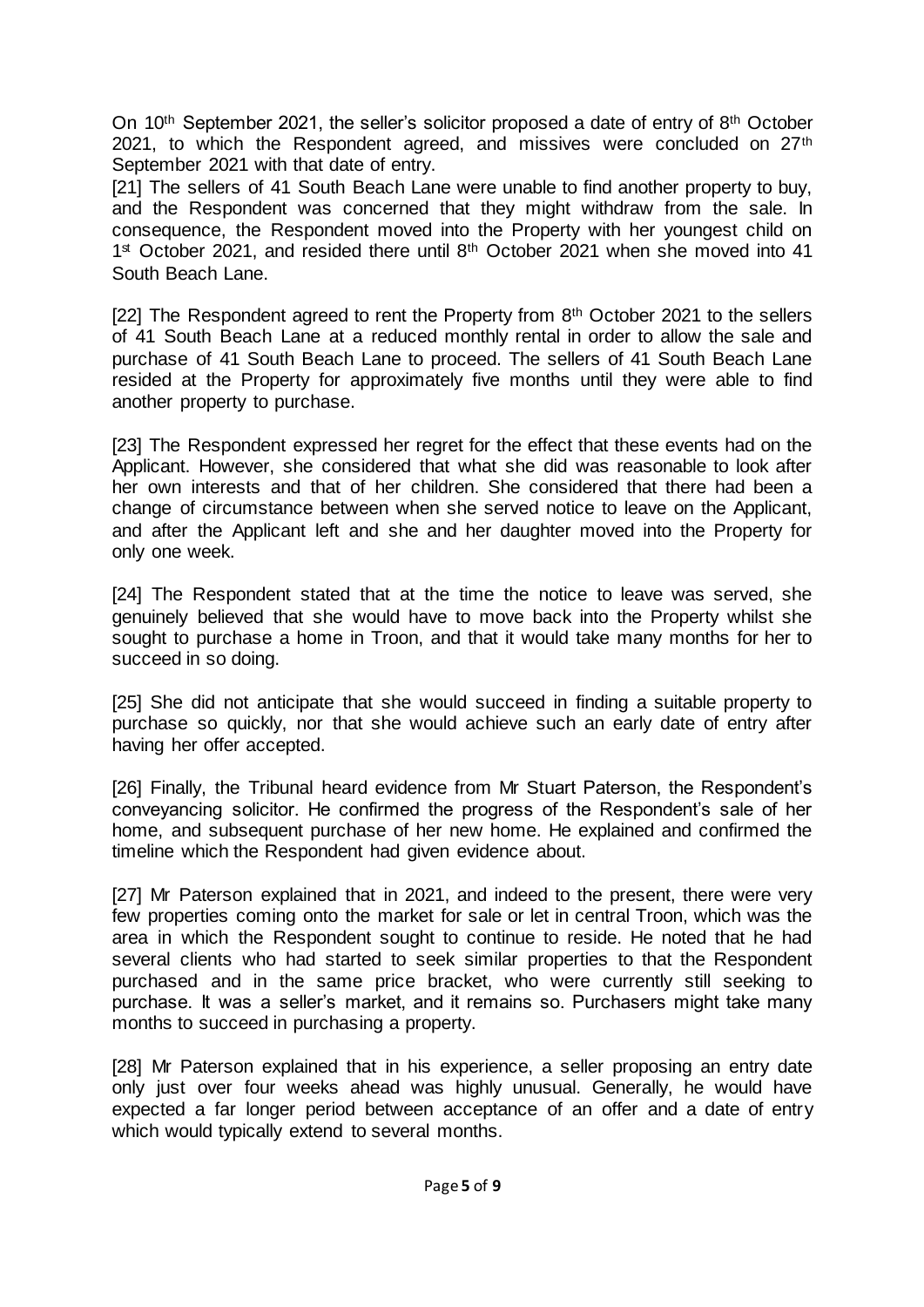# **Submission on behalf of the Applicant**

[29] The Applicant submitted that she was misled by the Respondent into ceasing to occupy the Property immediately before it was brought to an end. The notice to leave relied upon the ground that the Respondent intended to live in the Property and intended to occupy it as her only or principal home for at least three months. The Respondent only occupied the Property for one week, before she let it out to the sellers of the property which she had purchased, which the Applicant argued demonstrated that she only intended to occupy the Property for a short period as a "stop gap" whilst moving house.

# **Submission on behalf of the Respondent**

[30] The Respondent submitted that she had not misled the Applicant into ceasing to occupy the Property immediately before it was brought to an end. The notice to leave relied upon the ground that the Respondent intended to live in the Property and intended to occupy it as her only or principal home for at least three months. At the time she served that notice, that was her intention. She anticipated that she would require to reside in the Property for many months after selling her house. Unexpectedly, she had succeeded in purchasing a replacement property much more quickly than she or her solicitor had anticipated, and with an unusually early date of entry. That was a material change in circumstance since the notice was given.

# **Statement of Reasons**

[31] Section 58 of the *Private Housing (Tenancies) (Scotland) Act 2016* provides as follows:

# *"58. Wrongful termination without eviction order*

(1) This section applies where a private residential tenancy has been brought to an end in accordance with section 50.

(2) An application for a wrongful-termination order may be made to the First-tier Tribunal by a person who was immediately before the tenancy ended either the tenant or a joint tenant under the tenancy ("the former tenant").

(3) The Tribunal may make a wrongful-termination order if it finds that the former tenant was misled into ceasing to occupy the let property by the person who was the landlord under the tenancy immediately before it was brought to an end.

(4) In a case where two or more persons jointly were the landlord under the tenancy immediately before it ended, the reference to the landlord in subsection (3) is to any one of those persons."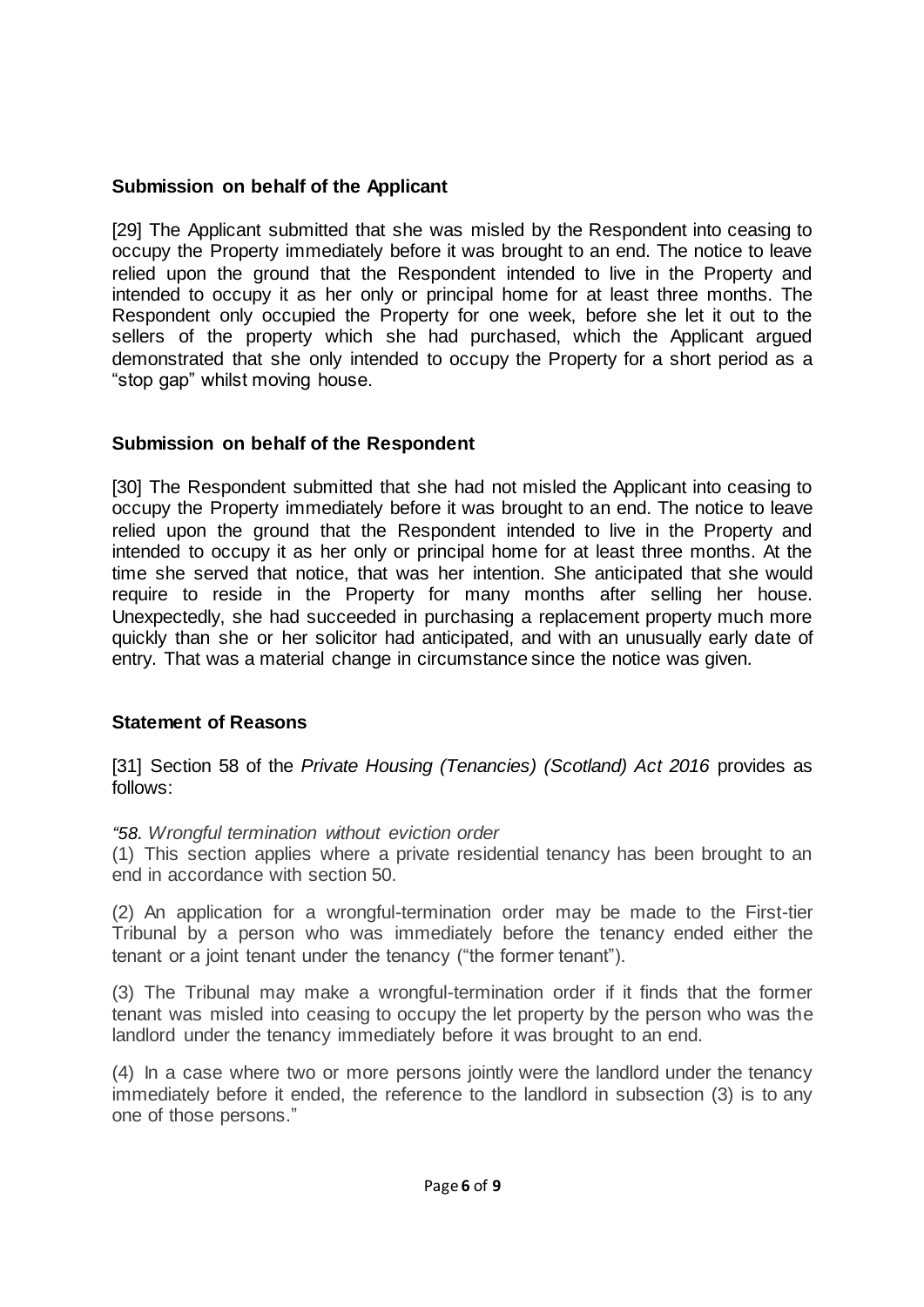### [32] Section 50 of the *Private Housing (Tenancies) (Scotland) Act 2016* provides as follows:

*"50 Termination by notice to leave and tenant leaving*

- (1) A tenancy which is a private residential tenancy comes to an end if—
- (a) the tenant has received a notice to leave from the landlord, and
- (b) the tenant has ceased to occupy the let property.
- (2) A tenancy comes to an end under subsection (1) on the later of—
- (a) the day specified in the notice to leave in accordance with section  $62(1)(b)$ , or
- (b) the day on which the tenant ceases to occupy the let property.

(3) For the avoidance of doubt, a tenancy which is to come to an end under subsection (1) may be brought to an end earlier in accordance with section 48.".

[33] It is not in dispute that the tenancy was ended in terms of section 50 by the Applicant receiving a notice to leave from the Respondent, which caused the Applicant to cease to occupy the Property.

[34] The question for the Tribunal is whether or not the Applicant was misled into ceasing to occupy Property by the Respondent immediately before it was brought to an end. To answer that question, it is important to consider the ground relied upon by the Respondent in the notice to leave, namely ground 4.

#### [35] Section 62 of the *Private Housing (Tenancies) (Scotland) Act 2016* provides as follows:

*"62 Meaning of notice to leave and stated eviction ground*

- (1) References in this Part to a notice to leave are to a notice which—
- (a) is in writing,

(b) specifies the day on which the landlord under the tenancy in question expects to become entitled to make an application for an eviction order to the First-tier Tribunal,

(c) states the eviction ground, or grounds, on the basis of which the landlord proposes to seek an eviction order in the event that the tenant does not vacate the let property before the end of the day specified in accordance with paragraph (b), and

(d) fulfils any other requirements prescribed by the Scottish Ministers in regulations.

(2) In a case where two or more persons jointly are the landlord under a tenancy, references in this Part to the tenant receiving a notice to leave from the landlord are to the tenant receiving one from any of those persons.

(3) References in this Part to the eviction ground, or grounds, stated in a notice to leave are to the ground, or grounds, stated in it in accordance with subsection  $(1)(c)$ .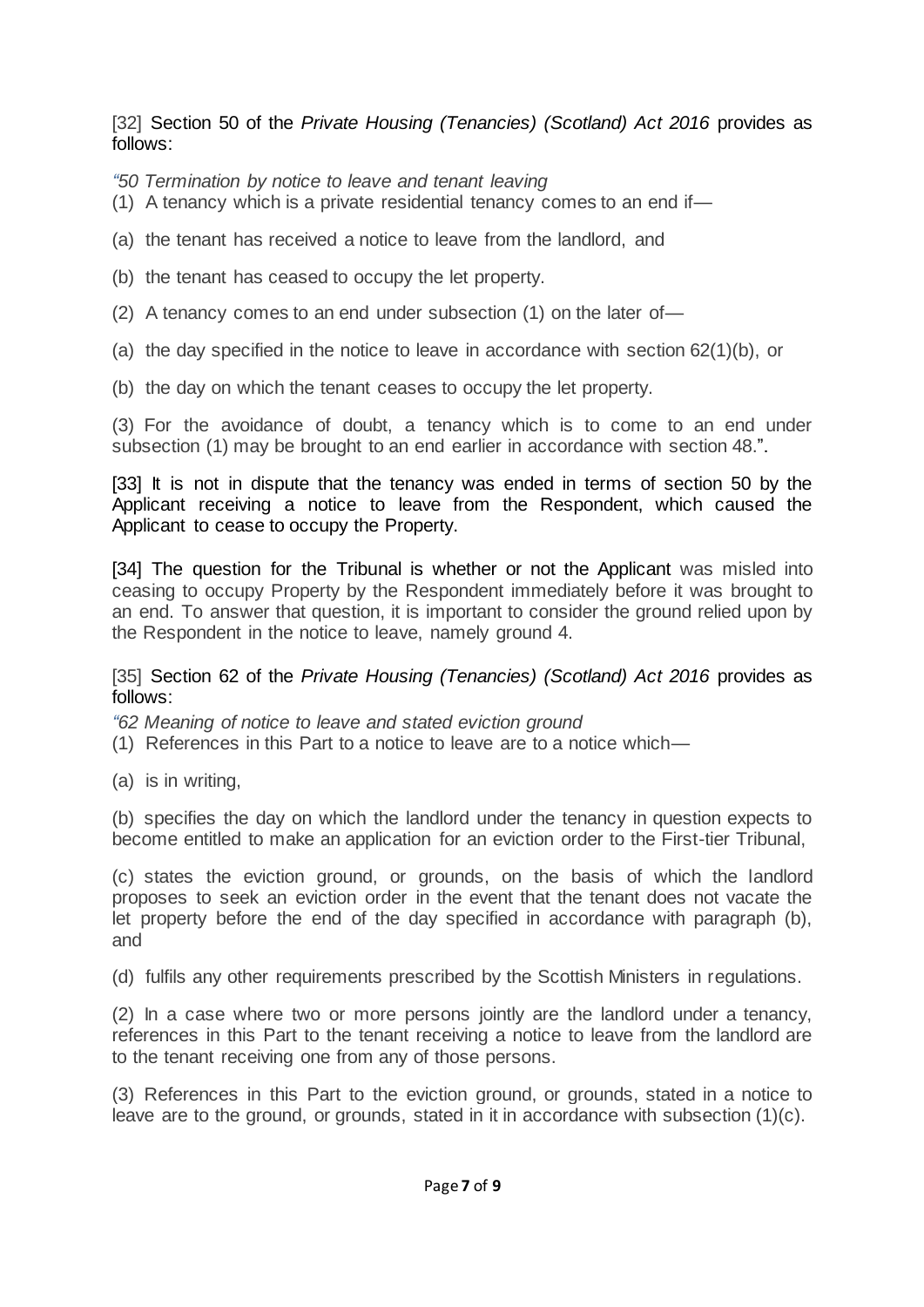(4) The day to be specified in accordance with subsection (1)(b) is the day falling after the day on which the notice period defined in section 54(2) will expire.

(5) For the purpose of subsection (4), it is to be assumed that the tenant will receive the notice to leave 48 hours after it is sent.".

[36] The eviction grounds which a landlord may rely upon are to be found in Schedule 3 of the *Private Housing (Tenancies) (Scotland) Act 2016*. Ground 4, upon which the Respondent relied, provides:

*"4 Landlord intends to live in property*

(1) It is an eviction ground that the landlord intends to live in the let property.

(2) The First-tier Tribunal must find that the ground named by sub-paragraph (1) applies if the landlord intends to occupy the let property as the landlord's only or principal home for at least 3 months.

(3) References to the landlord in this paragraph—

(a) in a case where two or more persons jointly are the landlord under a tenancy, are to be read as referring to any one of them,

(b) in a case where the landlord holds the landlord's interest as a trustee under a trust, are to be read as referring to a person who is a beneficiary under the trust.

(4) Evidence tending to show that the landlord has the intention mentioned in subparagraph (2) includes (for example) an affidavit stating that the landlord has that intention.".

[37] The question, therefore, is whether the Respondent at the time when she gave the Applicant notice to leave intended to occupy the Property as her only or principal home for at least 3 months. The Tribunal concluded that she did have that intention, and therefore that she did not mislead the Applicant into ceasing to occupy the Property immediately before it was brought to an end.

[38] The Tribunal found all three witnesses to be credible and reliable in their accounts. The Tribunal would note that it had great sympathy for the Applicant's disappointment at leaving the Property and then discovering that the Respondent only occupied it for one week.

[39] However, the Tribunal accepted the evidence of the Respondent, which was supported by Mr Paterson, that at the time she served the notice to leave upon the Applicant she thought that she would require to move into the Property with her daughter and reside there for many months before she succeeded in purchasing a new home. The fact that after the Applicant ceased to occupy the Property, she unexpectedly secured a purchase with an unusually swift date of entry, and was able to reside in the Property for a much shorter period than she reasonably anticipated, does not mean that she misled the Applicant at the time she gave her notice.

[40] The Tribunal accepted that an unexpected turn of events, which the Respondent did not anticipate, caused matters to work out differently to how she anticipated at the time she gave the notice to leave to the Applicant. The Respondent had been unsuccessful with a previous offer to purchase, and there was very little property on